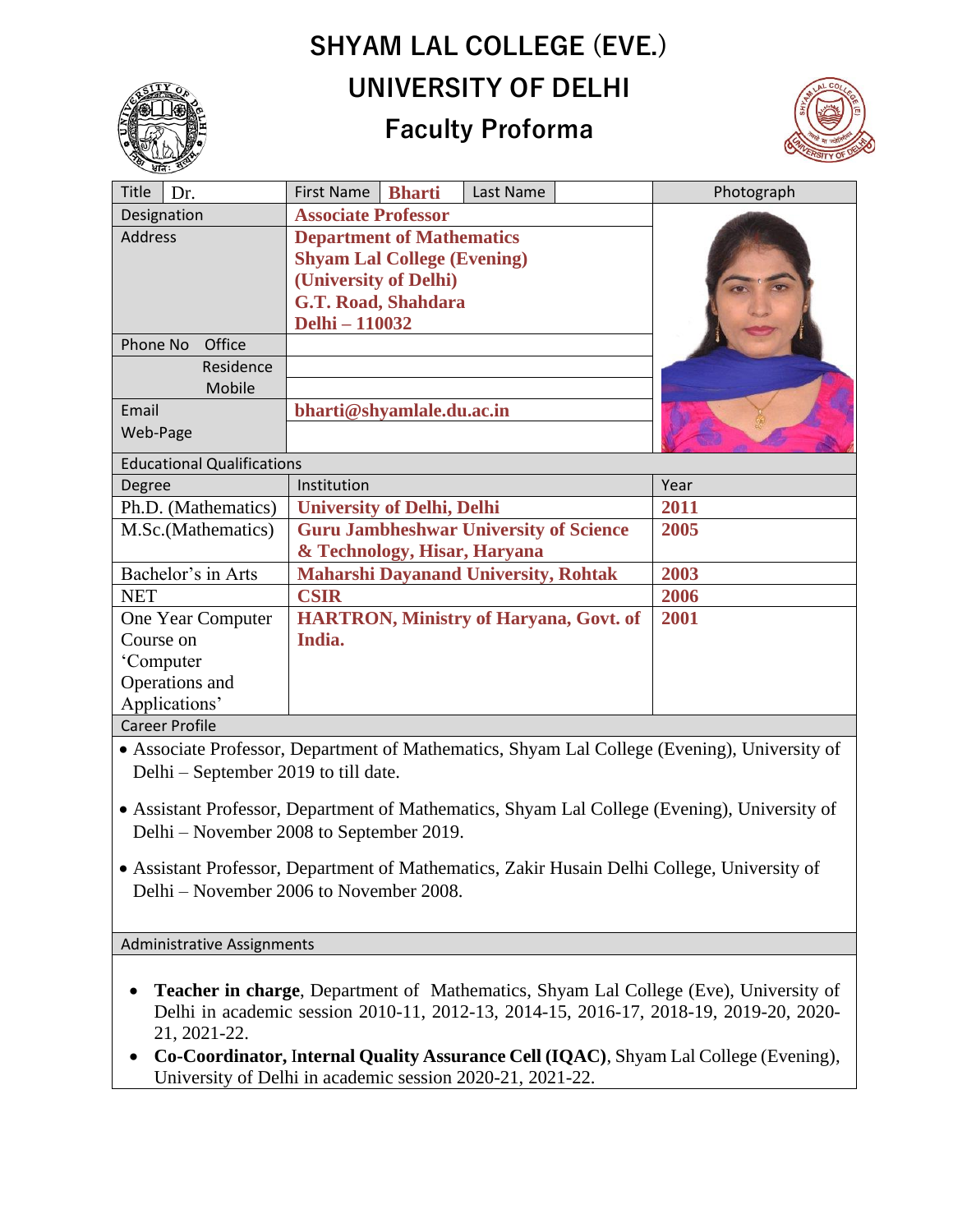| Convener, Time-Table Committee, Shyam Lal College (Evening), University of Delhi in<br>$\bullet$                                                                                |  |  |
|---------------------------------------------------------------------------------------------------------------------------------------------------------------------------------|--|--|
| academic session 2021-22.                                                                                                                                                       |  |  |
| Convener, Computer Software & Website Committee, Shyam Lal College (Evening),<br>University of Delhi in academic session 2019-20, 2020-21 and 2021-22.                          |  |  |
| Convener, B.A.(Prog.) Admission Committee, Shyam Lal College (Evening), University<br>$\bullet$                                                                                 |  |  |
| of Delhi in academic session 2016-17 and 2021-22.                                                                                                                               |  |  |
| Convener, W.U.S. & Health Awareness Committee, Shyam Lal College (Evening),<br>$\bullet$<br>University of Delhi in academic session 2013-14, 2014-15 & 2015-16.                 |  |  |
| ANO/Caretaker, NCC Girls Unit, Shyam Lal College (Day & Evening), University of                                                                                                 |  |  |
| Delhi in academic session $2014-15 \& 2015-16$ .                                                                                                                                |  |  |
| Convener, Day-Care Center Committee, Shyam Lal College (Evening), University of                                                                                                 |  |  |
| Delhi in academic session 2012-13 & 2013-14.                                                                                                                                    |  |  |
| In-Chagre, NSS, Shyam Lal College (Evening), University of Delhi in academic session<br>2014-15.                                                                                |  |  |
| Secretary, Staff Association, Shyam Lal College (Evening) in the academic session 2010-<br>$\bullet$                                                                            |  |  |
| 11 and 2011-12.                                                                                                                                                                 |  |  |
| Member, Lodging Committee, International Conference on Operator Theory and Related<br>$\bullet$                                                                                 |  |  |
| Areas(ICOTRA) organized by the Department of Mathematics, University of Delhi, during                                                                                           |  |  |
| January $9 - 12$ , 2008.                                                                                                                                                        |  |  |
| Secretary, Student's Union (November 2005 to October 2006), Meghdoot Hostel,                                                                                                    |  |  |
| University of Delhi.                                                                                                                                                            |  |  |
| Areas of Interest / Specialization                                                                                                                                              |  |  |
|                                                                                                                                                                                 |  |  |
|                                                                                                                                                                                 |  |  |
| <b>Nonlinear Dynamical Systems</b>                                                                                                                                              |  |  |
| <b>Chaos Theory</b><br>$\bullet$                                                                                                                                                |  |  |
| <b>Subjects Taught</b>                                                                                                                                                          |  |  |
| <b>Computer Algebra Systems</b><br>$\bullet$                                                                                                                                    |  |  |
| <b>Transportation and Network Flow Problems</b><br>$\bullet$                                                                                                                    |  |  |
| <b>Analytic Geometry and Applied Algebra</b><br>$\bullet$                                                                                                                       |  |  |
| <b>Calculus</b><br>$\bullet$                                                                                                                                                    |  |  |
| <b>Algebra</b><br>$\bullet$                                                                                                                                                     |  |  |
| <b>Analysis</b>                                                                                                                                                                 |  |  |
| <b>Boolean Algebra</b>                                                                                                                                                          |  |  |
| Publications                                                                                                                                                                    |  |  |
| Saha, L.M., Mohanty, R.K. & Bharti (2009). Hyperbolicity and Chaos in Discrete Systems.<br>1.<br>International Journal of Applied Mathematics and Mechanics, $5(5)$ , $48-56$ . |  |  |
| Saha, L.M., Bharti & Yuasa, Manabu (2010). Energy Variability in Chaotic Dynamical<br>2.<br>Systems. Science and Technology, 22, $1 - 8$ .                                      |  |  |

4. Yuasa, M., Bharti & Saha, L.M. (2011). Energy Variability and Chaos in Ueda oscillator. *Science and Technology,* 23, 1-10.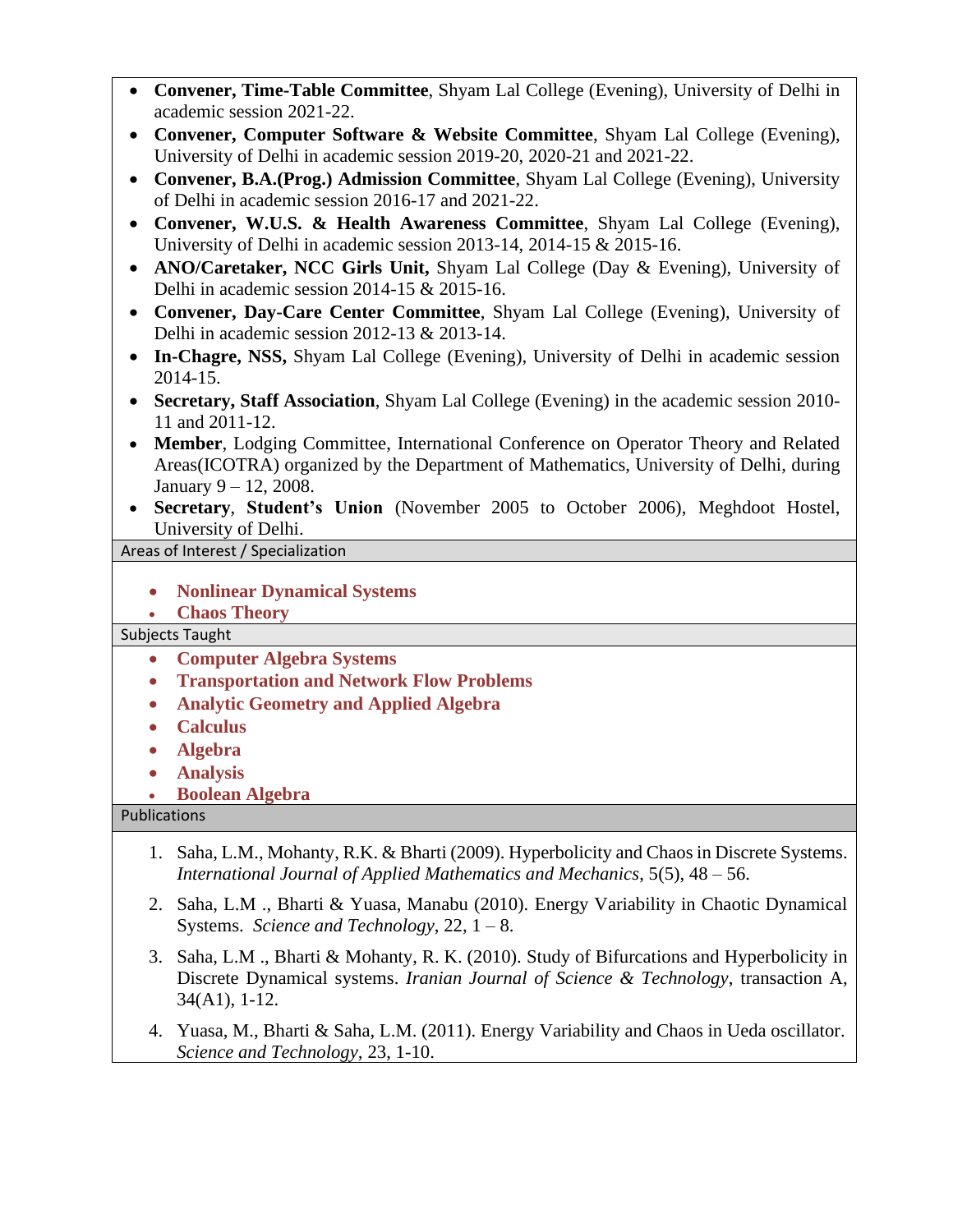5. Bharti (2014). Concept of Transient Chaos and Energy Variability in Double Well Duffing Oscillator. *Excellence International Journal of Education and Research*, 2(4), 474-482.

|                              | Conferences/Seminars/Lectures Organization |                                                                                          |  |
|------------------------------|--------------------------------------------|------------------------------------------------------------------------------------------|--|
|                              |                                            | 1. August 29, 2014, Organized a Lecture on 'Stress Assessment and Management' by Dr.     |  |
|                              |                                            | Mina Chandra, Psychiatrist, RML Hospital, New Delhi as Convener, WUS and Health          |  |
|                              |                                            | Awareness Committee, Shyam Lal College(E), DU.                                           |  |
|                              | 2.                                         | Aug. 18, 2017, Organized and participated in a one day seminar on 'Recent Trends in      |  |
|                              |                                            | Mathematics' by Department of Mathematics, Shyam Lal College(e), University of Delhi     |  |
|                              | 3.                                         | September 9, 2019, Organized a One-Day Seminar on "Applications of mathematics in        |  |
|                              |                                            | Day-to-Day Life" on behalf of Convener & TIC, Department of Mathematics, Shyam Lal       |  |
|                              |                                            | College(E), University of Delhi.                                                         |  |
|                              |                                            | 4. February 13, 2020, Organized as TIC, Dept. of Mathematics a Memorial Lecture of Dr.   |  |
|                              |                                            | V.K. Tyagi by Prof. Dinesh Singh, Ex. VC, DU on Gandhi and Life in collaboration with    |  |
|                              |                                            | Eco-Club, Shyam Lal College(E), University of Delhi.                                     |  |
|                              |                                            | 5. August 10-17, 2020, Organized as Convener, Computer Software and Website Committee,   |  |
|                              |                                            | a One Week Faculty Development Programme on 'Online Teaching Platforms' in Shyam         |  |
|                              |                                            | Lal College(Eve.), University of Delhi.                                                  |  |
| Papers/Lectures Presentation |                                            |                                                                                          |  |
|                              |                                            | 1. January 9-12, 2008, Presented a research paper entitled Hyperbolicity and Chaos in    |  |
|                              |                                            | Discrete Systems in the International Conference on Operator Theory and Related Areas    |  |
|                              |                                            | organized by Department of Mathematics, University of Delhi, Delhi - 110007.             |  |
|                              | 2.                                         | March 31-April 2, 2008, Presented a talk entitled Fractal Structure of Discrete Maps and |  |
|                              |                                            | Construction of Hyperbolic Sets in the Research Scholars' Seminar organized by the       |  |
|                              |                                            | Department of Mathematics, University of Delhi, Delhi - 110007.                          |  |
|                              | 3.                                         | March 17-19, 2010, Participated and Presented a Paper entitled 'Transient Chaos and      |  |
|                              |                                            | Energy Variability in Nonlinear Dynamical Systems' in the Workshop cum training          |  |
|                              |                                            | programme on Modern Trends in Celestial Mechanics and Astronomy (WMTCMA) held            |  |
|                              |                                            | at Conference Centre, University of Delhi, organized by Deshbandhu College (University   |  |
|                              |                                            | of Delhi), Delhi $-110019$ .                                                             |  |
|                              | 4.                                         | September 9, 2019, Participated and Presented a paper entitled "Mathematical Modelling:  |  |
|                              |                                            | Connection of Mathematics with Real World" in the seminar on Applications of             |  |
|                              |                                            | Mathematics in Day-to-Day Life organized by the Department of Mathematics and IQAC,      |  |
|                              |                                            | Shyam Lal College(E), University of Delhi.                                               |  |
|                              |                                            | 5. November 8-10, 2019, Participated and Presented a paper entitled 'Energy Variability  |  |
|                              |                                            | Leading to Chaos in a Double Well Duffing Oscillator' in the National Conference on      |  |
|                              |                                            | Advances in Mathematical Analysis and its Applications (NCAMAA-2019) organized by        |  |
|                              |                                            | PGDAV College, University of Delhi.                                                      |  |
|                              | 6.                                         | December 19-21, 2019, Participated and Presented a paper entitled 'Transient Chaos       |  |
|                              |                                            | Phenomenon in a Double Well Duffing Oscillator' in the Interational Conference on        |  |
|                              |                                            | Applicable Mathematics (ICAM-2019) organized by Ramanujan College, University of         |  |
|                              |                                            | Delhi.                                                                                   |  |
|                              | 7.                                         | August 11, 2020, Given two Lectures as Resource Person on 'Google Classroom' in the      |  |
|                              |                                            | One Week Faculty Development Programme on 'Online Teaching Platforms' organized          |  |
|                              |                                            | by Computer Software and Website Committee, Shyam Lal College(Eve.), University of       |  |

Delhi.